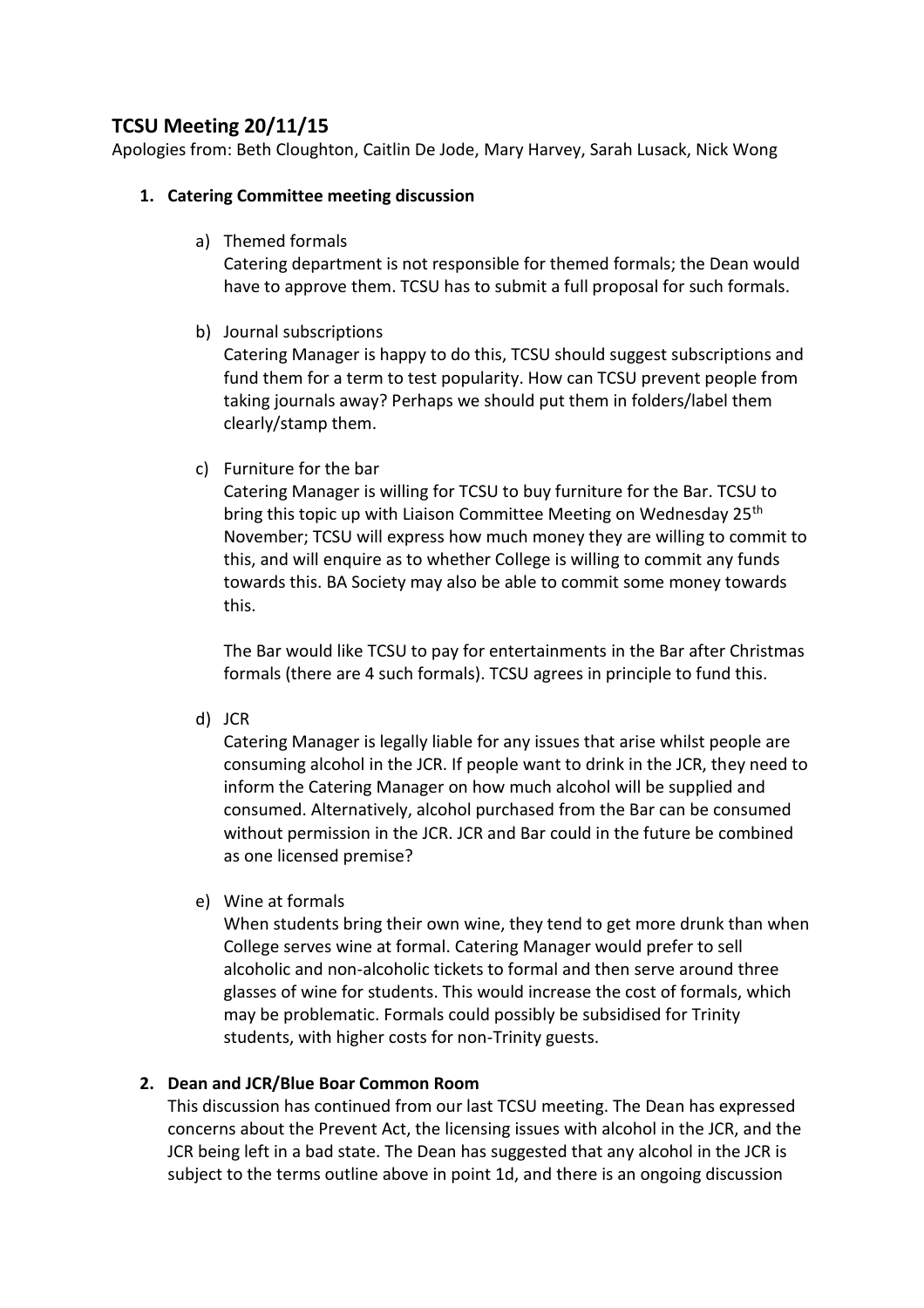about whether the JCR should be bookable. Dean asks TCSU to send an email to the student body to remind them of the alcohol policy and other relevant policies regarding the JCR; TCSU is reluctant to do this, and the Dean sending the email will be more authoritative.

The Dean wants to move booking systems for all rooms in College online; Cornelius has asked to be consulted, but the Dean has said that the TCSU will not be consulted on this at the current time.

#### **3. Magazines for the bar**

We will subscribe to the top six most popular options for a trial period and will then reassess.

## **4. Sanitary machine**

We have a condom system already in place so it seems unnecessary to have a double purpose machine for both condoms and sanitary products. We will consider having a separate machine for condoms that can dispense the free condoms from CUSU. Currently we cannot estimate demand for sanitary products from the machine, so we will reassess at a later point.

Until the end of term, we can supply sanitary products in two different toilets in College. Over the Christmas vacation period, we will decide whether to buy machines or not, for both condoms and sanitary products. Jack will look into the possibility of condom machines. This will also be discussed at Liaison Committee Meeting.

## **5. Events to be held this term and next**

- a) TCSU will inform the Dean about the Christmas Bop.
- b) TCSU will hold a Welcome Back event next term, similar to the first Bar night in Freshers' Week.
- c) The Quiz Night in the Bar will be held next week, hosted by Xavier and Nick.
- d) iTCSU formal will be held next week.
- e) Mimi is hosting some LGBT+ events, i.e. on Tuesday evening.
- f) Pet Therapy will be held at the end of January, as long as we can arrange reasonable parking. It could be held in the Butler House Party Room.

## **6. CUSU Council motions**

Motion 8a is proposing support for the independent streetlight campaign (which Cornelius is involved in). TCSU supports this motion.

Motion 8b about supporting the divestment campaign will be supported by the TCSU.

## **7. Open Meeting**

The Open Meeting will be held before the end of term, on Sunday 29<sup>th</sup> November at 5pm or 6pm. Some key points of discussion will include the streetlight campaign, and the Dean will be invited to discuss the topic of the JCR.